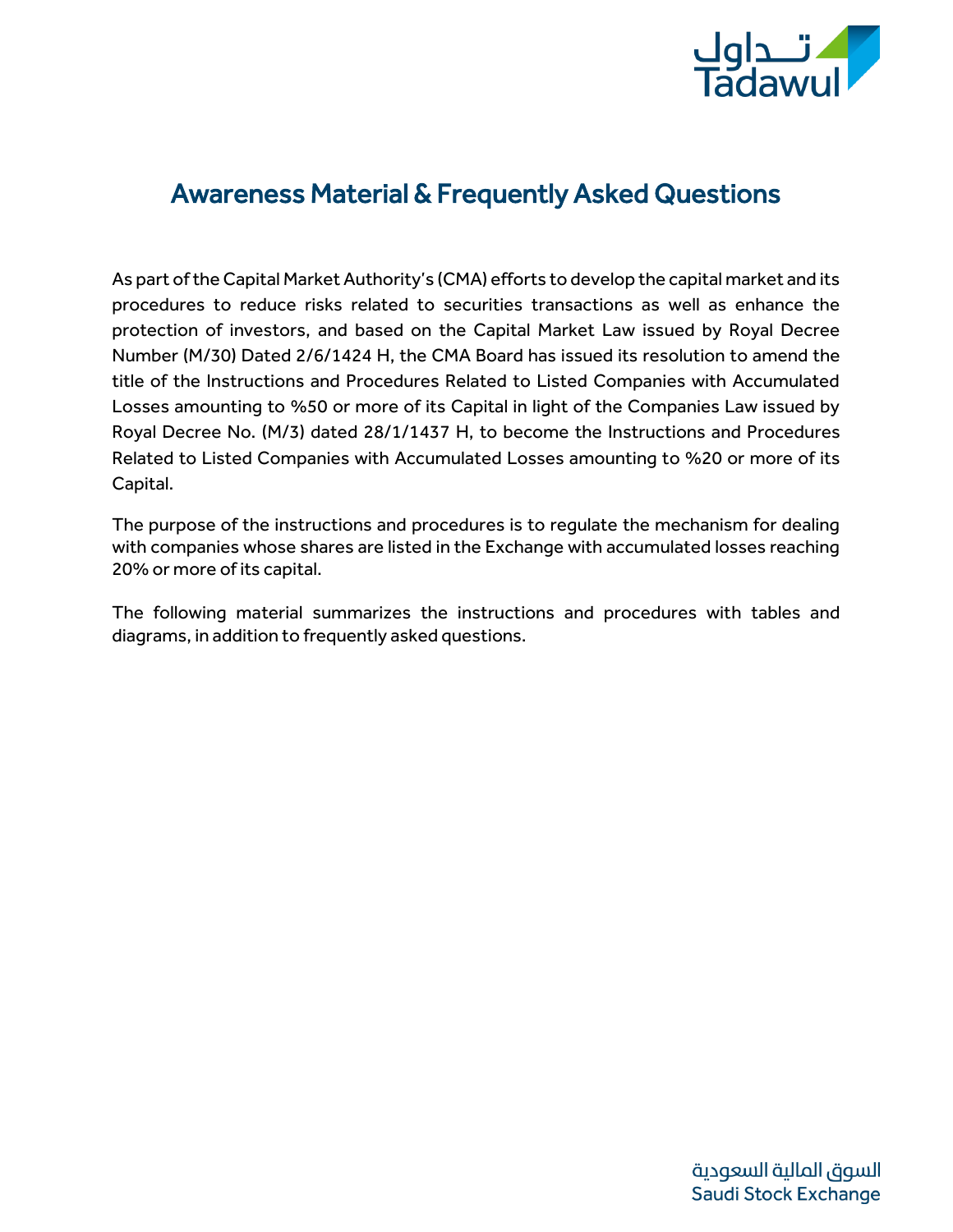

|                                                            | 20% or more and less than 35%                                                                                                                                                                                                                                                                                                                                                                                                                                     | 35% or more and less than 50%                                     | 50% or more                                                                                                                                                                                                                                                                                                                                                                                   |  |
|------------------------------------------------------------|-------------------------------------------------------------------------------------------------------------------------------------------------------------------------------------------------------------------------------------------------------------------------------------------------------------------------------------------------------------------------------------------------------------------------------------------------------------------|-------------------------------------------------------------------|-----------------------------------------------------------------------------------------------------------------------------------------------------------------------------------------------------------------------------------------------------------------------------------------------------------------------------------------------------------------------------------------------|--|
| <b>Procedures</b>                                          |                                                                                                                                                                                                                                                                                                                                                                                                                                                                   |                                                                   |                                                                                                                                                                                                                                                                                                                                                                                               |  |
| Announcement<br><b>of losses</b><br><b>Adding the flag</b> | The company must immediately announce to the public when its accumulated<br>losses reach 20% or more of its capital. The announcement should reflect the total<br>accumulated loss, its percentage of the capital, and the main reasons that caused<br>these losses. The Company shall be exempted from disclosing an independent<br>declaration in the case their accumulated losses announcement is included in its<br>preliminary or annual financial results. |                                                                   |                                                                                                                                                                                                                                                                                                                                                                                               |  |
| mark                                                       | A flag will be added next to company's name on Tadawul website                                                                                                                                                                                                                                                                                                                                                                                                    |                                                                   |                                                                                                                                                                                                                                                                                                                                                                                               |  |
| <b>Settlement</b>                                          | $T+2$                                                                                                                                                                                                                                                                                                                                                                                                                                                             |                                                                   |                                                                                                                                                                                                                                                                                                                                                                                               |  |
| <b>Treading</b><br>suspension                              | N/A                                                                                                                                                                                                                                                                                                                                                                                                                                                               |                                                                   |                                                                                                                                                                                                                                                                                                                                                                                               |  |
| <b>Company</b><br>disclosure                               | The company must announce its accumulated losses to the public immediately after<br>receiving the Financial Auditor's report                                                                                                                                                                                                                                                                                                                                      |                                                                   |                                                                                                                                                                                                                                                                                                                                                                                               |  |
| <b>Action Plan</b>                                         | N/A                                                                                                                                                                                                                                                                                                                                                                                                                                                               | N/A                                                               | Informing the Chairman of<br>the company first, then the<br>chairman must inform all<br><b>Board Members.</b><br>Within 15 days, Board<br>Members are obligated to<br>invite all the shareholders<br>of the EGM to convene<br>within 45 days to decide<br>one of the following items:<br>Capital decrease<br>Capital increase<br>Liquidation before the<br>period specified in its<br>statute |  |
| <b>Announcement</b><br>once losses are<br>reduced          | Announcement of<br>reducing losses to 20%<br>or less                                                                                                                                                                                                                                                                                                                                                                                                              | Announcement of<br>$\bullet$<br>reducing losses to 35%<br>or less | Announcement of<br>reducing losses to 50%<br>or less                                                                                                                                                                                                                                                                                                                                          |  |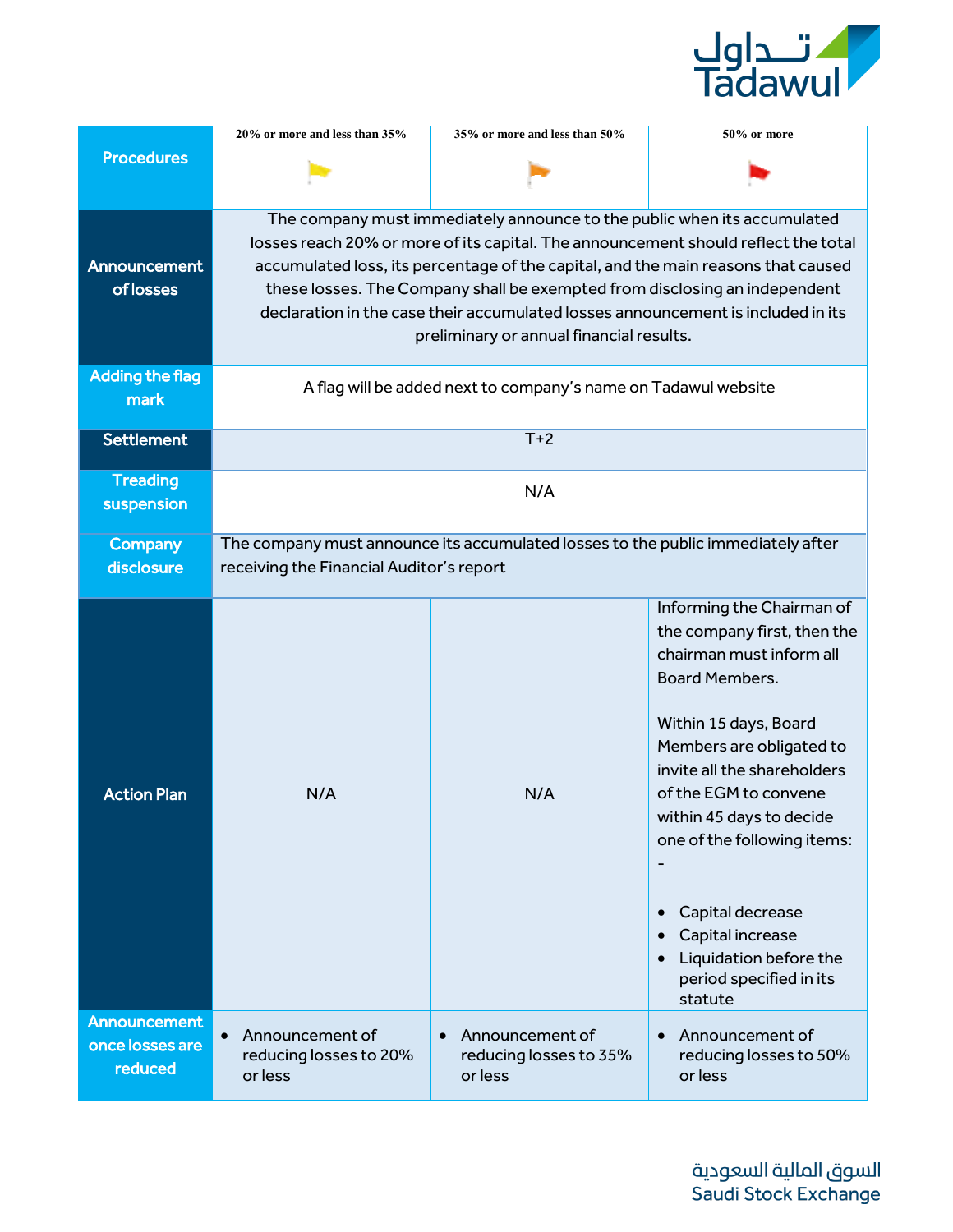

|                  | Action taken to<br>$\bullet$<br>enhance company<br>status<br><b>Financial Auditor's</b><br>$\bullet$<br>report clarifying<br>financial status | Action taken to<br>$\bullet$<br>enhance company<br>status<br><b>Financial Auditor's</b><br>$\bullet$<br>report clarifying<br>financial status | Action taken to<br>$\bullet$<br>enhance company<br>status<br><b>Financial Auditor's</b><br>$\bullet$<br>report clarifying<br>financial status                                                                                                                                                                                                          |
|------------------|-----------------------------------------------------------------------------------------------------------------------------------------------|-----------------------------------------------------------------------------------------------------------------------------------------------|--------------------------------------------------------------------------------------------------------------------------------------------------------------------------------------------------------------------------------------------------------------------------------------------------------------------------------------------------------|
| <b>Delisting</b> | N/A                                                                                                                                           | N/A                                                                                                                                           | Liquidate the company<br>before the period specified<br>in its statute in case of the<br>following: -<br>EGM did not convene<br>within 45 days<br>The EGM did not decide<br>$\bullet$<br>on a resolution<br>The company decided<br>٠<br>to increase the capital<br>and subscription was<br>not completed within 90<br>days of the increase<br>decision |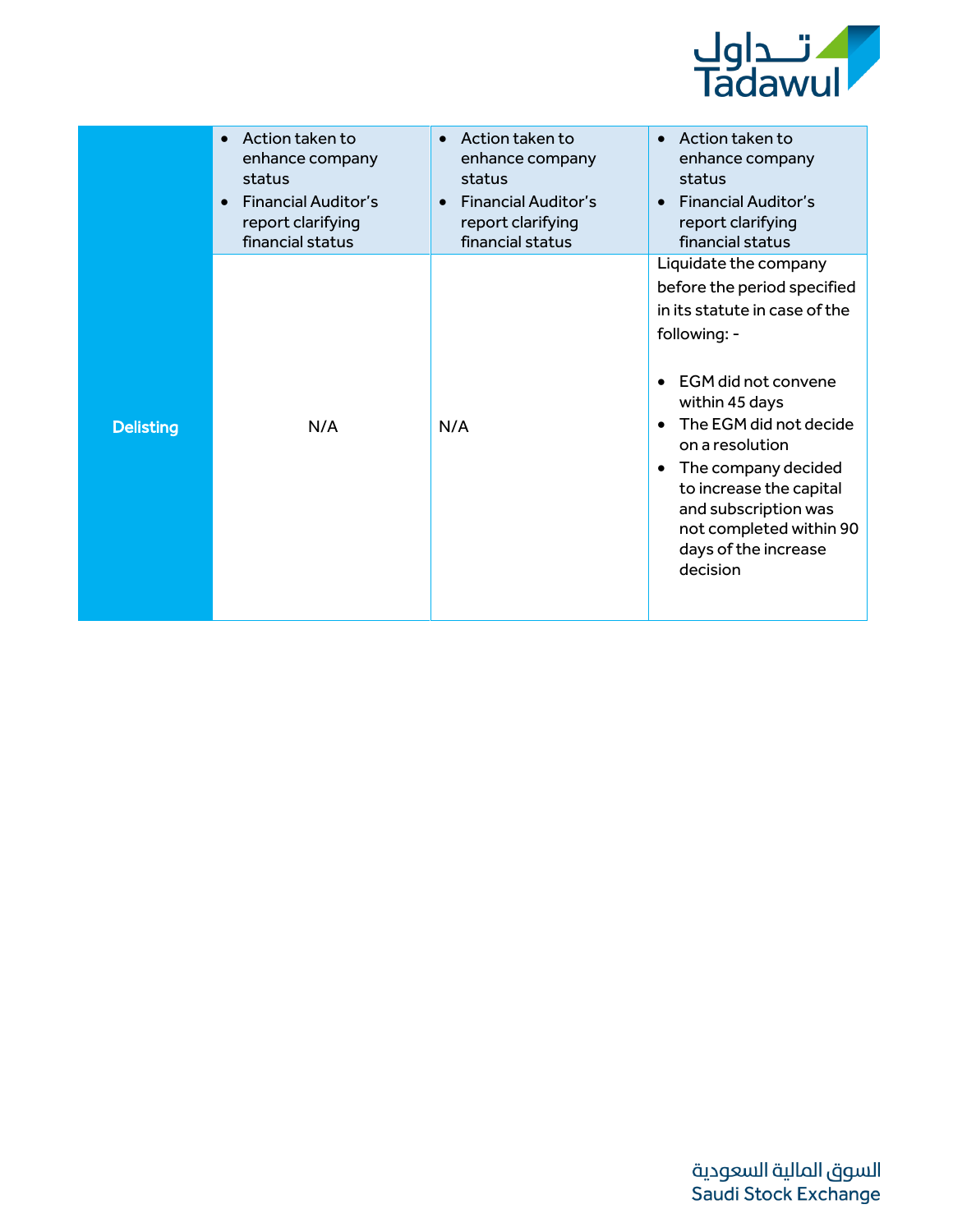

# FAQs

## What is meant by accumulated losses?

"Accumulated Losses" means the aggregate of the losses of the company for all of the previous years as reflected in its balance sheet, in addition to the net losses for the current period.

### How is the accumulated losses percentage calculated?

Accumulated losses percentage = Accumulated losses / Paid capital

# What is the purpose of the instructions and procedures related to companies with accumulated losses of 20% or more of its capital?

The purpose of the instructions and procedures is to regulate the mechanism for dealing with companies whose shares are listed in the Exchange with accumulated losses reaching 20% or more of its capital.

# Where can the list of companies with accumulated losses of 20% or more of its capital be viewed?

The list is available on the Saudi Stock Exchange's (Tadawul) website.

### How do you know if a company has accumulated losses?

By referring to its financial statements, however; if its accumulated losses reach 20% or more of its capital, the company must immediately announce this to the public. The announcement should reflect the total accumulated losses, its percentage of the capital, and the main reasons that caused these losses, followed by Tadawul's announcement of applied procedures.

### How will companies with accumulated losses appear on Tadawul's website?

Tadawul will add a flag next to the company's name on Tadawul's website, to indicate that the company's accumulated losses have reached 20% or more of its capital. The yellow flag indicates 20% to less than 35% of accumulated losses, the orange flag indicates 35% to less than 50% of accumulated losses, and the red flag indicates 50% or more of accumulated losses.

The aforementioned flags will appear in the following pages under the "Equities" tab:

- Today's Summary.
- Market Watch Today.
- Companies with accumulated losses page.
- Company profile.

Will these procedures be applied to Numo - Parallel Market? Yes.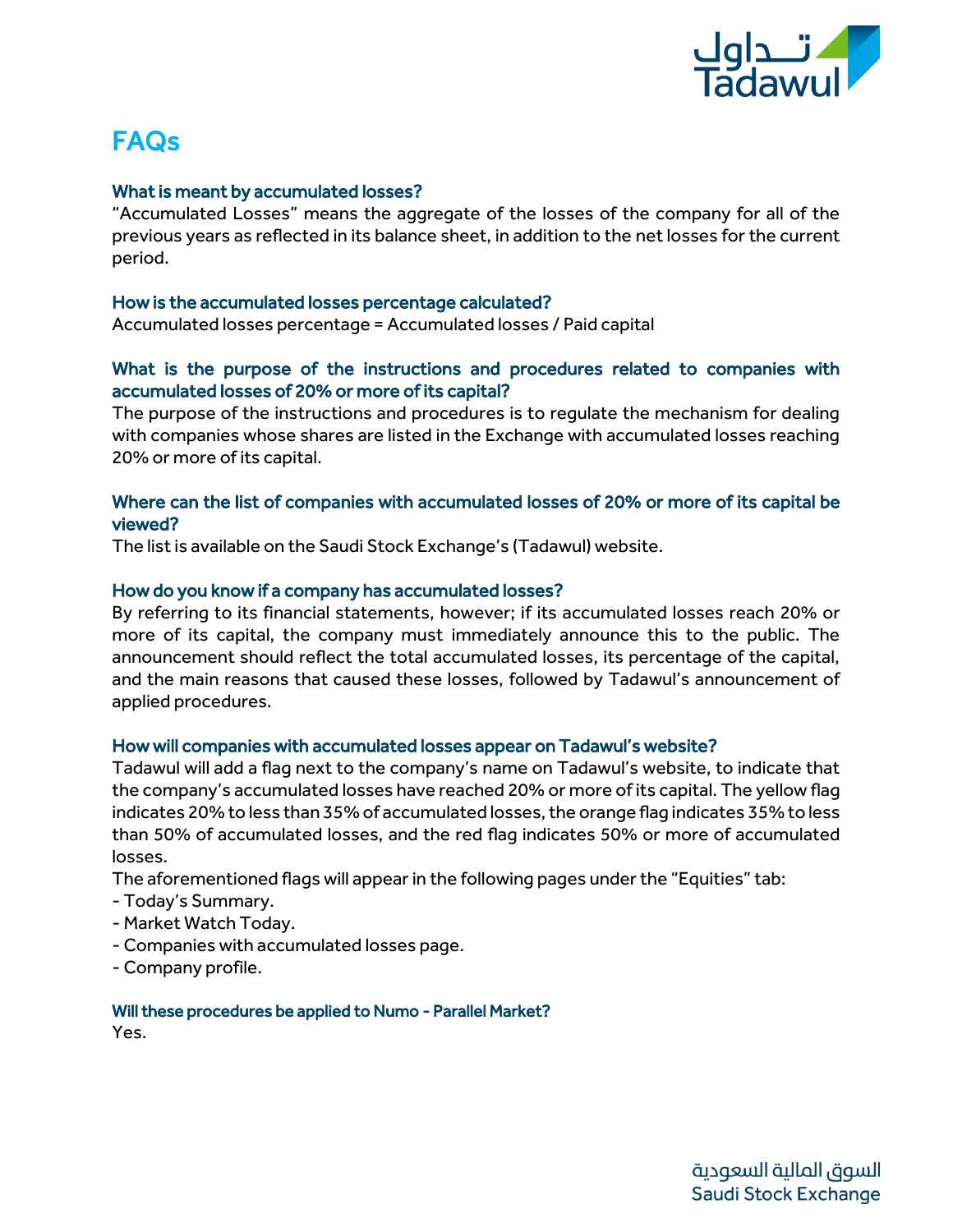

# How will market participants and authorized data vendors deal with companies with accumulated losses of 20% or more of its capital?

- Market participants: There will be a confirmation notification message upon order entry.

- Authorized data vendors: There will be a flag (if required) next to a company's name.

# How will companies with accumulated losses of 20% or more of its capital be shown on Tadawul's daily, weekly, monthly, and annual reports?

There will be a sign for such companies in Tadawul's reports.

### When are accumulated losses announced?

Upon receiving the Financial Auditor's report reflecting the company's financial status, the company is obligated to disclose to the public immediately with no further ado in a separate announcement.

### What if the required disclosure coincided with the announcements of accumulated losses results?

The Company shall be exempted from disclosing an independent declaration in the case their accumulated losses announcement is included in its preliminary or annual financial results.

### What if the company restored its financial status and its accumulated losses are reduced below 20% of its capital?

The company must immediately announce to the public reducing its accumulated losses to 20% or less of its capital. The announcement should reflect the steps taken by the company to restore its financial health including the external auditor's report on the company's balance sheet after restoration of its financial standing. The Saudi Stock Exchange (Tadawul) shall remove the flag signal shown beside the company's name on Tadawul's website.

# What are the actions taken for companies with accumulated losses upon restoring its status?

20% or more and less than 35%: the company will announce that they have reduced their losses to 20% or less, Tadawul will remove the flag on its website.

35% or more and less than 50%: the company will announce that they have reduced their losses to 35% or less, Tadawul will remove the flag on its website.

50% or more: when the company's accumulated losses are reduced to 50% or less, Tadawul will remove the flag on its website.

### What is meant by the company's operational income and positive cash flow?

Operational income refers to income from the company's main operations, while positive cash flow refers to cash flows obtained from the company's main operations.